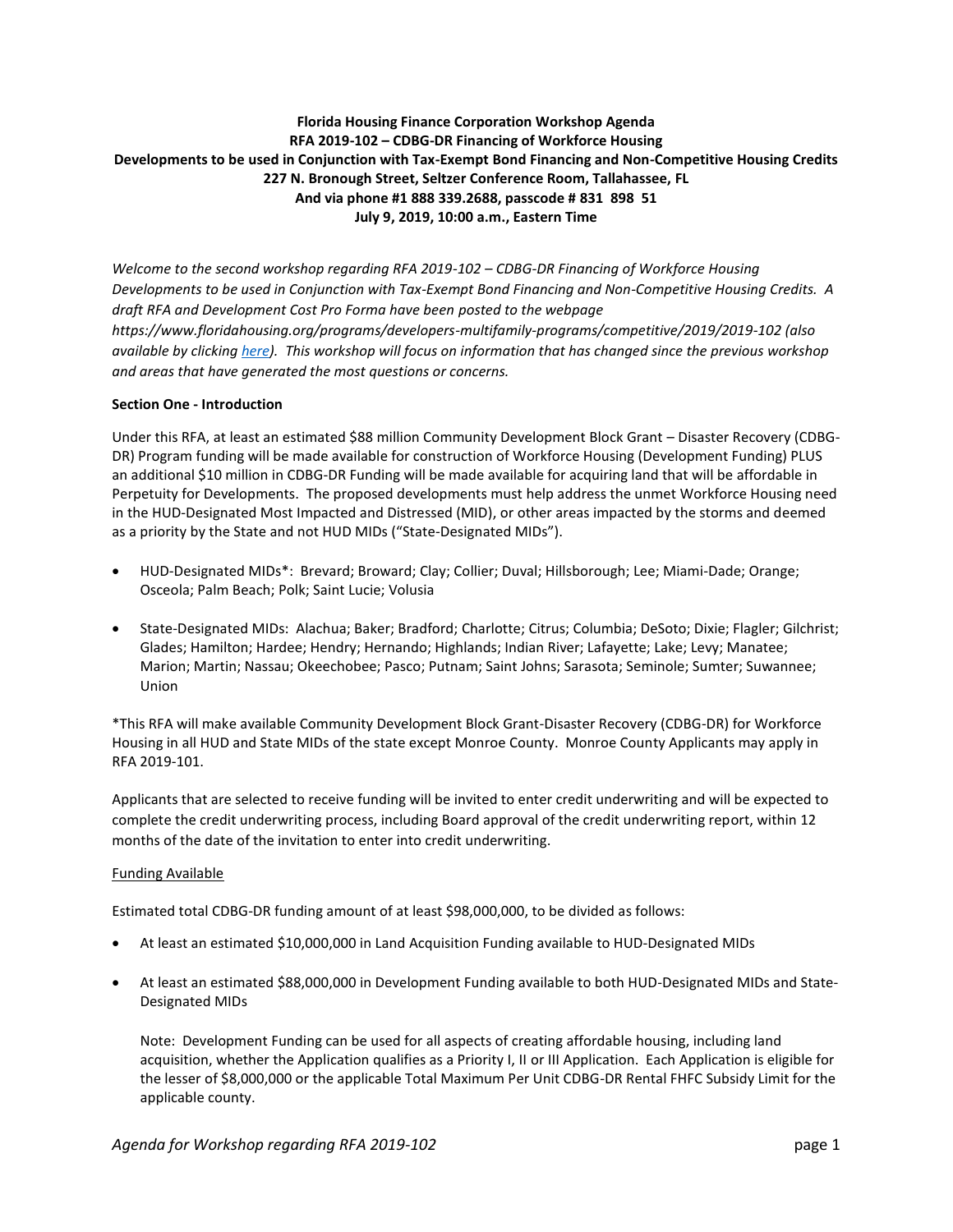• Tax-Exempt Bond Financing and 4 Percent Non-Competitive Housing Credits

All proposed Developments must use the CDBG-DR funding offered under this RFA in conjunction with Tax-Exempt Bonds and 4% (Non-Competitive) Housing Credits.

- The Applicant must apply for the following as a part of its Application submission:
	- Corporation-issued Multifamily Mortgage Revenue Bonds (MMRB) and 4% Housing Credits (HC); or
	- 4% HC, to be used with Non-Corporation-issued Tax-Exempt Bonds

After the June 13 workshop, questions have come up regarding the ownership structure of Priority I Applications. To qualify as a Priority I Application, all of the following must apply:

(1) Location

The proposed Development must be located in a HUD-Designated MID;

(2) Structure

## **Language has been clarified in RFA to say the following:**

The Applicant entity is a Single Purpose Legal Entity. If the Local Government, Public Housing Authority, Land Authority, or Community Land Trust is in the Applicant ownership structure, it may or may not be the same Local Government, Public Housing Authority, Land Authority, or Community Land Trust that is the Land Owner. The Land Owner referenced below is not required to be a part of the Applicant entity. The joint venture relationship will be demonstrated through the Land Owner Certification form and the site control documents.

(3) Ownership

A Local Government, Public Housing Authority, Land Authority, or Community Land Trust holds 100 percent ownership in the land ("Land Owner"). The Development must be owned by the Applicant.

## **Language has been clarified in RFA to say the following:**

Note: The Land Owner will be the recipient of the amount of CDBG-DR Funding needed for land acquisition when land acquisition costs are part of the Development Cost of any Priority I Applications. This will be regardless of whether the Application is awarded both Land Acquisition Funding and Development Funding or only Development Funding.

If the Community Land Trust is the Land Owner, the Community Land Trust must demonstrate that it qualifies as a Community Land Trust by providing the following:

- The Community Land Trust must provide its Articles of Incorporation or Bylaws demonstrating it has existed since June 28, 2018\* or earlier and that a purpose of the Community Land Trust is to preserve affordable housing; and
- The Community Land Trust must provide a list of at least two Developments a list of units or parcels of land that equals at least 50 percent of the units in the proposed Development that the Community Land Trust has developed. If the list consists of Developments, at least one Development must consist of at least 50 percent of the units in the proposed Development.

\*At the June 13, 2019 workshop, it was stated that the Articles must demonstrate that the Community Land Trust existed since September 10, 2017 or earlier. Based on feedback received, this date was changed to June 28, 2018, the date that the State of Florida Action Plan was enacted.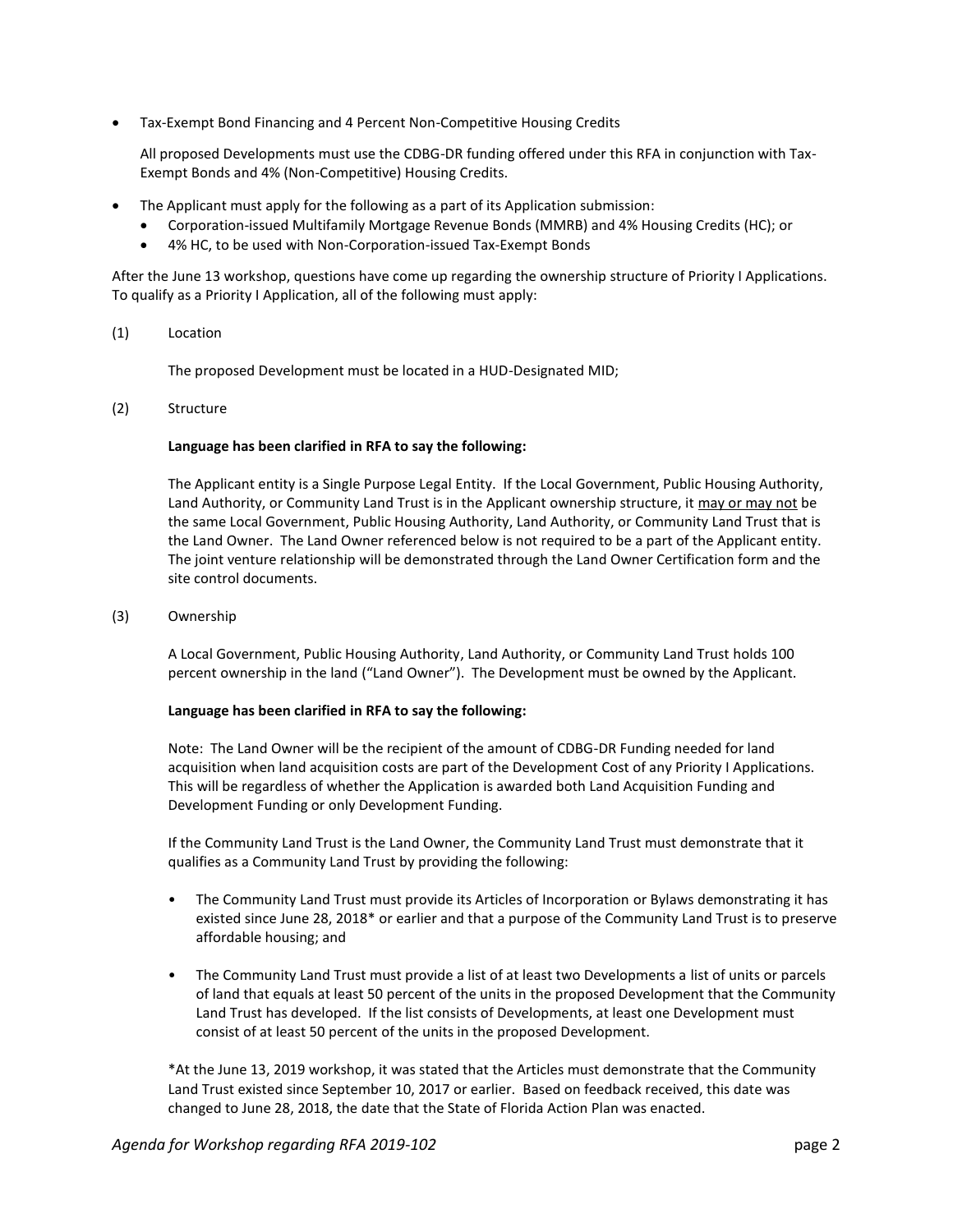## (4) Affordable into Perpetuity

The proposed Development must be affordable in Perpetuity. For purposes of this RFA, Perpetuity means 99 years or more.

- (5) Funding
	- Development Funding Must apply for Development Funding. The maximum request is the lesser of \$8,000,000 or Total Maximum Per Unit CDBG-DR Rental FHFC Subsidy Limit.
	- Land Acquisition Program Funding May apply for up to \$5,000,000 to assist with land acquisition costs although this is not required for Priority I Applications. All Priority I Applicants must commit to making the land affordable into Perpetuity.
- (6) Selection Process

Eligible Priority I Applications will be selected for funding first and will continue to be selected for funding if the Application can be fully funded. Priority II or III Applications will not be selected for funding unless there is funding remaining and no eligible Priority I Applications can be fully funded.

If the Land Acquisition Program Funding is depleted and eligible Priority I Applications remain, Priority I Applications may be fully funded from Development Program Funding, if (i) the total request in funding is \$8 million or less, and (ii) enough funding remains in the Development Program Funding to fully fund the Application.

To qualify as a Priority II Application, all of the following must apply:

(1) Location

The proposed Development must be located in a HUD-Designated MID;

(2) Structure

The Applicant entity must be a Single Purpose Legal Entity.

(3) Affordability Period

Minimum of 50 years

(4) Funding

Development Funding – The Application is only eligible for Development Funding. The maximum request is the lesser of \$8,000,000 or Total Maximum Per Unit CDBG-DR Rental FHFC Subsidy Limit. Priority II Applications are not eligible for Land Acquisition Funding and any land acquisition expenses must be deducted from Development Funding or other sources.

(5) Selection Process

Eligible Priority I Applications will be selected for funding first and will continue to be selected for funding if the Application can be fully funded. Priority II Applications will not be selected for funding unless there is funding remaining and no eligible Priority I Applications can be fully funded.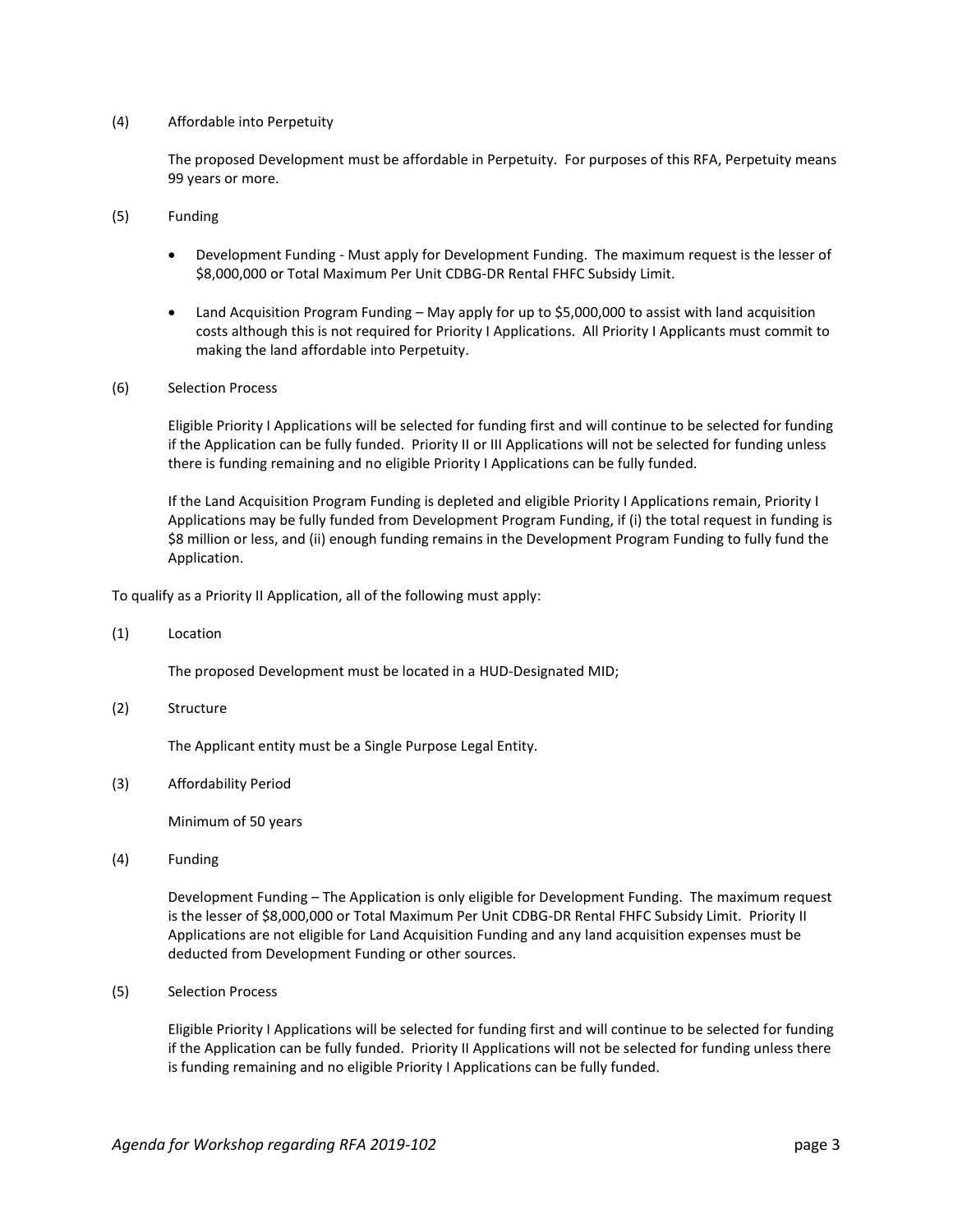#### Priority III Applications Qualifications

Priority III Applications will be selected only if Development Funding remains after selecting all Priority I and II Applications. To qualify as a Priority III Application, all of the following must apply:

(1) Location

The proposed Development must be located in a State-Designated MID.

(2) Structure

The Applicant entity must be a Single Purpose Legal Entity.

(3) Affordability Period

Minimum of 50 years

(4) Funding

Development Funding – The Application is only eligible for Development Funding. The maximum request is the lesser of \$8,000,000 or Total Maximum Per Unit CDBG-DR Rental FHFC Subsidy Limit. Priority II Applications are not eligible for Land Acquisition Funding and any land acquisition expenses must be deducted from Development Funding or other sources.

(5) Selection Process

Eligible Priority III Applications will be selected for funding after all Priority I and II Applications that can be fully funded are selected. Priority III Applications will continue to be selected for funding if the Application can be fully funded.

#### **Section Two – Definitions**

#### **Section Three – Submission Requirements**

## **Section Four – Information to be Provided in the Application**

#### **1. Required Certification and Acknowledgement forms found in the back of the RFA**

- a. The Applicant must include an Applicant Certification and Acknowledgement form, executed by the Authorized Contact Person, to indicate the Applicant's certification and acknowledgement of the provisions and requirements of the RFA.
- b. All Priority I Applications must include a Land Owner Certification and Acknowledgement form, executed by the Authorized Land Owner Representative, to indicate the Land Owner's certification and acknowledgement of the provisions and requirements of the Perpetuity Requirements and other requirements outlined in the RFA.
- **2. Demographic Commitment must be Workforce, serving the general population.**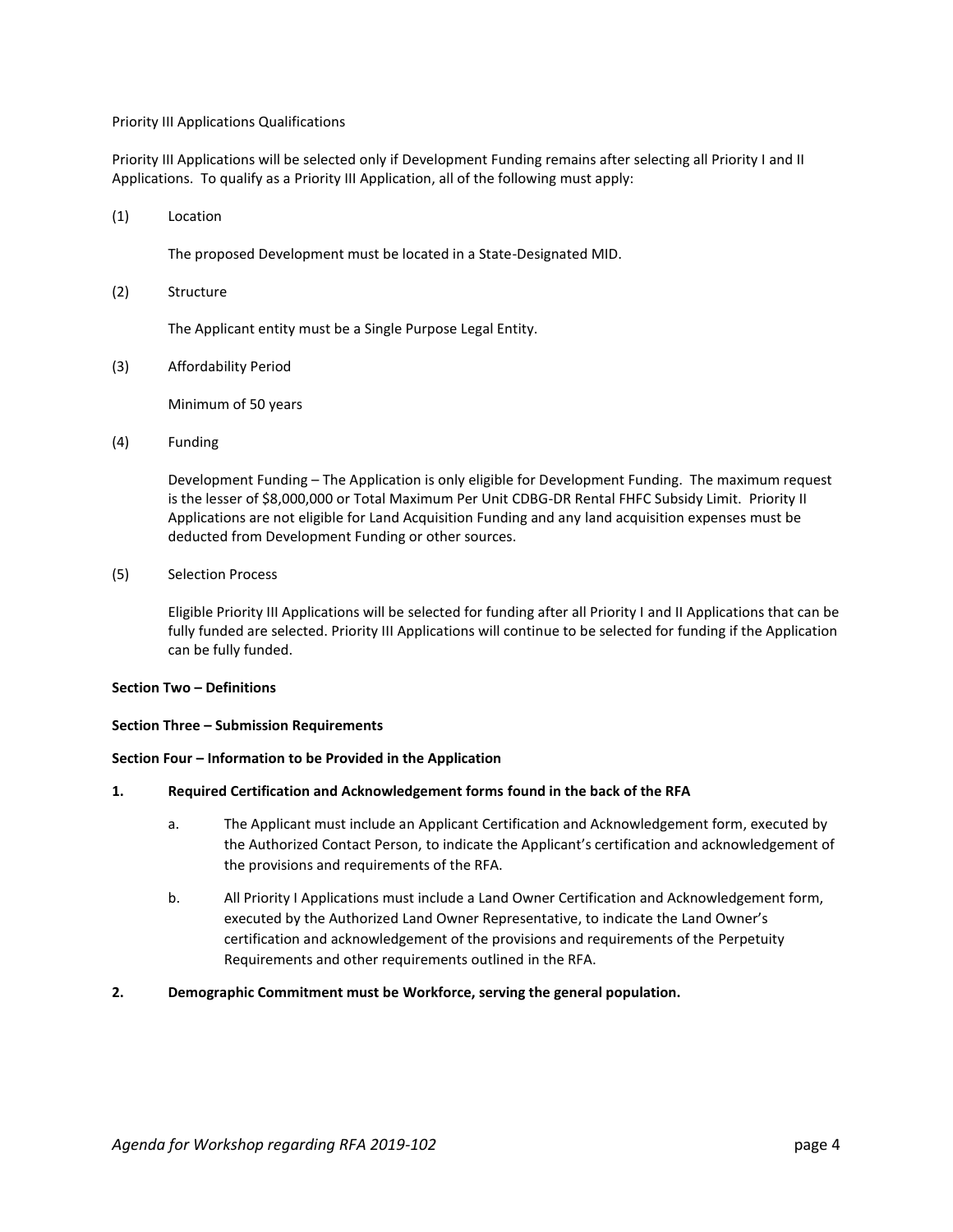## **3. Applicant/Developer/ Contact Person/Management Company**

- a. Applicant
	- (1) Describe the structure of the Applicant entity and state whether the Application is a Priority I, II or III Application.
	- (2) If the Application is a Priority I Application, state the name of the Local Government, Public Housing Authority, Land Authority, or Community Land Trust ("Land Owner") for use in the Land Owner Award Tally.
	- (3) To qualify as a Non-Profit Applicant, the Applicant must provide the required documentation for each Non-Profit entity described in the RFA, such as the IRS determination letter and articles of incorporation demonstrating that one of the purposes of the Non-Profit entity is to foster low-income housing.
- b. Developer

Provide the name of each Developer and provide evidence that each Developer is a legally formed entity qualified to do business in Florida as of Application Deadline. A developer is any individual, association, corporation, joint venture, or partnership which possesses the skill, experience, and credit worthiness to successfully produce affordable housing as required in the Application.

(1) Required Developer Experience

Because all Applications for RFA 2019-102 will involve Housing Credits, the Developer must demonstrate experience with Housing Credits, as outlined in the draft RFA.

(2) Federal Funding Experience Preference (tiebreaker in funding selection)

Applications will qualify for this funding preference if the Developer demonstrates at least one development that qualifies for the Affordable Housing Experience consists of at least eight total units that was financed with federal funding and required all federal programs such as Davis Bacon requirements and Environmental Review requirements.

c. Principal Disclosure Form for the Applicant and for each Developer (**5 points**)

To meet the submission requirements, the Applicant must upload the Principals of the Applicant and Developer(s) Disclosure Form ("Principals Disclosure Form").

## **A new Principal Disclosure Form has been created after the June 13, 2019 workshop.**

To accommodate the Applicant structures allowed in RFAs 2019-101, 2019-102, and 2019-103, a Principals of the Applicant and Developer(s) Disclosure form and corresponding Instructions have been created specifically for these RFAs requesting CDBG-DR funding. Principal Disclosure Form (Rev. 06-19). The CDBG-DR Principal Disclosure form and corresponding instructions can be found on the webpage [https://www.floridahousing.org/programs/developers-multifamily](https://www.floridahousing.org/programs/developers-multifamily-programs/competitive/2019/2019-102)[programs/competitive/2019/2019-102.](https://www.floridahousing.org/programs/developers-multifamily-programs/competitive/2019/2019-102)

Reminder: The Land Owner in Priority I Applications is not required to be a part of the Applicant entity.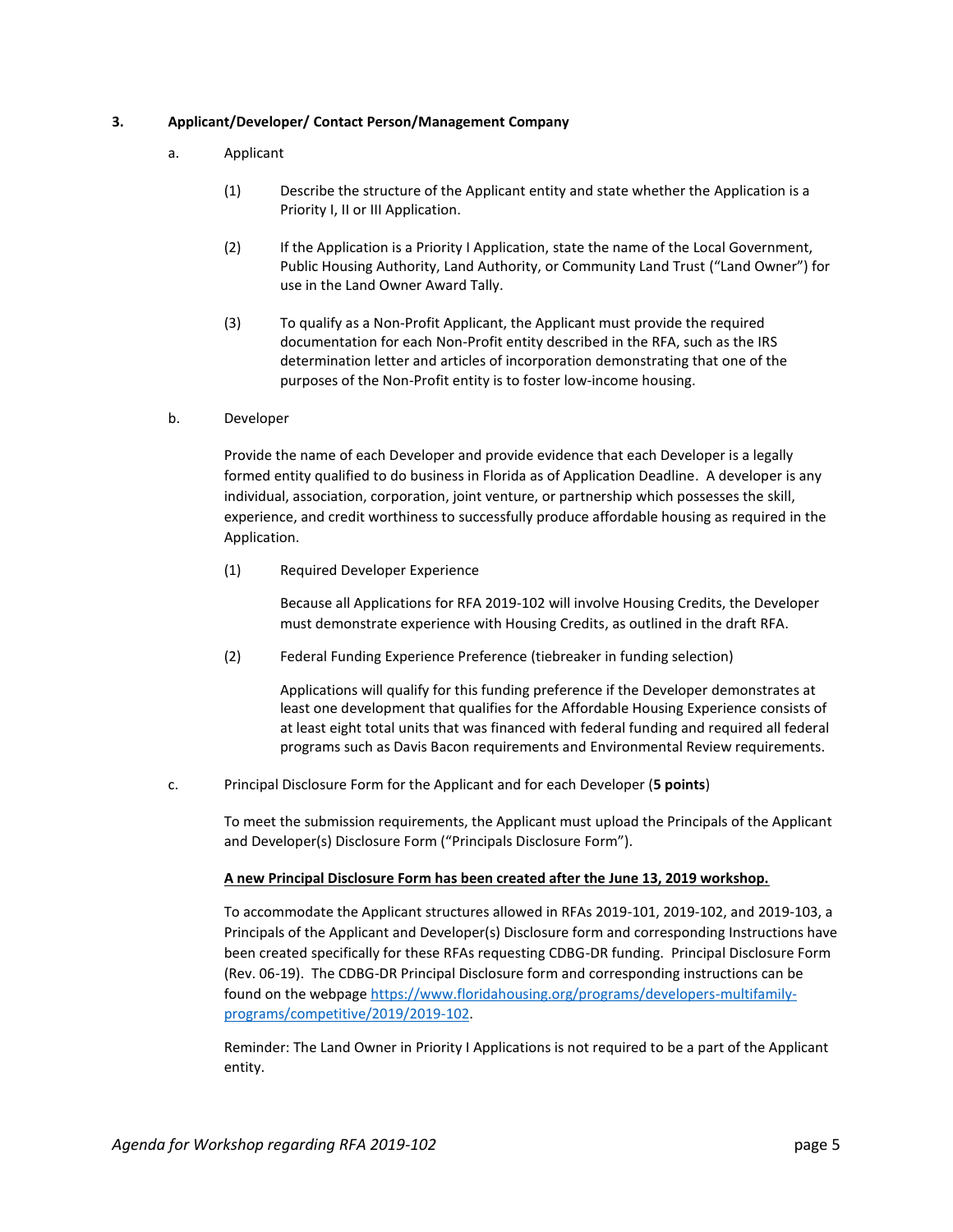Applications will earn 5 points by submitting a Principals Disclosure Form that was approved during the Advance Review Process. The Continuous Advance Review Process is now open.

- d. General Management Company Experience
- e. Authorized Principal Representative / Operational Contact Person

## **4. General Proposed Development Information:**

- a. Development Name
- b. The Development Category must be new construction, with or without acquisition. All units must consist entirely of new construction units. Rehabilitation of existing units is not allowed. Demolition of current structures is allowed.
- c. Development Type (i.e., Garden, Townhouses, Mid-Ride (4, 5 or 6 stories), or High Rise (7 or more stories).
- d. Enhanced Structural Systems Construction Preference

To qualify, the proposed Development must meet at least one of the specifications listed in the RFA.

e. State whether construction has commenced as of Application Deadline. Note: If "Yes", all rules and regulations in 24 CFR Part 92, which includes cross-cutting Federal Regulations, will apply.

#### **5. Location of the Development**

a. County

The following counties are HUD-Designated MIDs or State-Designated MIDs and are the only counties eligible for funding under this RFA:

Alachua; Baker; Bradford; Brevard; Broward; Charlotte; Citrus; Clay; Collier; Columbia; DeSoto; Dixie; Duval; Flagler; Gilchrist; Glades; Hamilton; Hardee; Hendry; Hernando; Highlands; Hillsborough; Indian River; Lafayette; Lake; Lee; Levy; Manatee; Marion; Martin; Miami-Dade; Monroe; Nassau; Okeechobee; Orange; Osceola; Palm Beach; Pasco; Polk; Putnam; Saint Johns; Saint Lucie; Sarasota; Seminole; Sumter; Suwannee; Union; Volusia

- b. Provide the address of the entire proposed Development, including any Scattered Sites.
- c. All Applicants must provide the latitude and longitude coordinates for the Development Location Point and, if applicable, each of the Scattered Sites, stated in decimal degrees, rounded to at least the sixth decimal place. Note: 30.443900, -84.283960 is an example of decimal degrees format, represented to six decimal places.
- d. Proximity

All Large County Applications must achieve a minimum number of Transit Service Points and achieve a minimum number of total proximity points to be eligible for funding. Small and Medium County Applications are not required to achieve a minimum number of Transit Service Points but must achieve a minimum number of total proximity points to be eligible for funding.

One Transit Service may be selected for a maximum of 6 points. The Transit Services are Public Bus Stop, Public Bus Transfer Stop, Public Bus Rapid Transit Stop, and Public Rail Station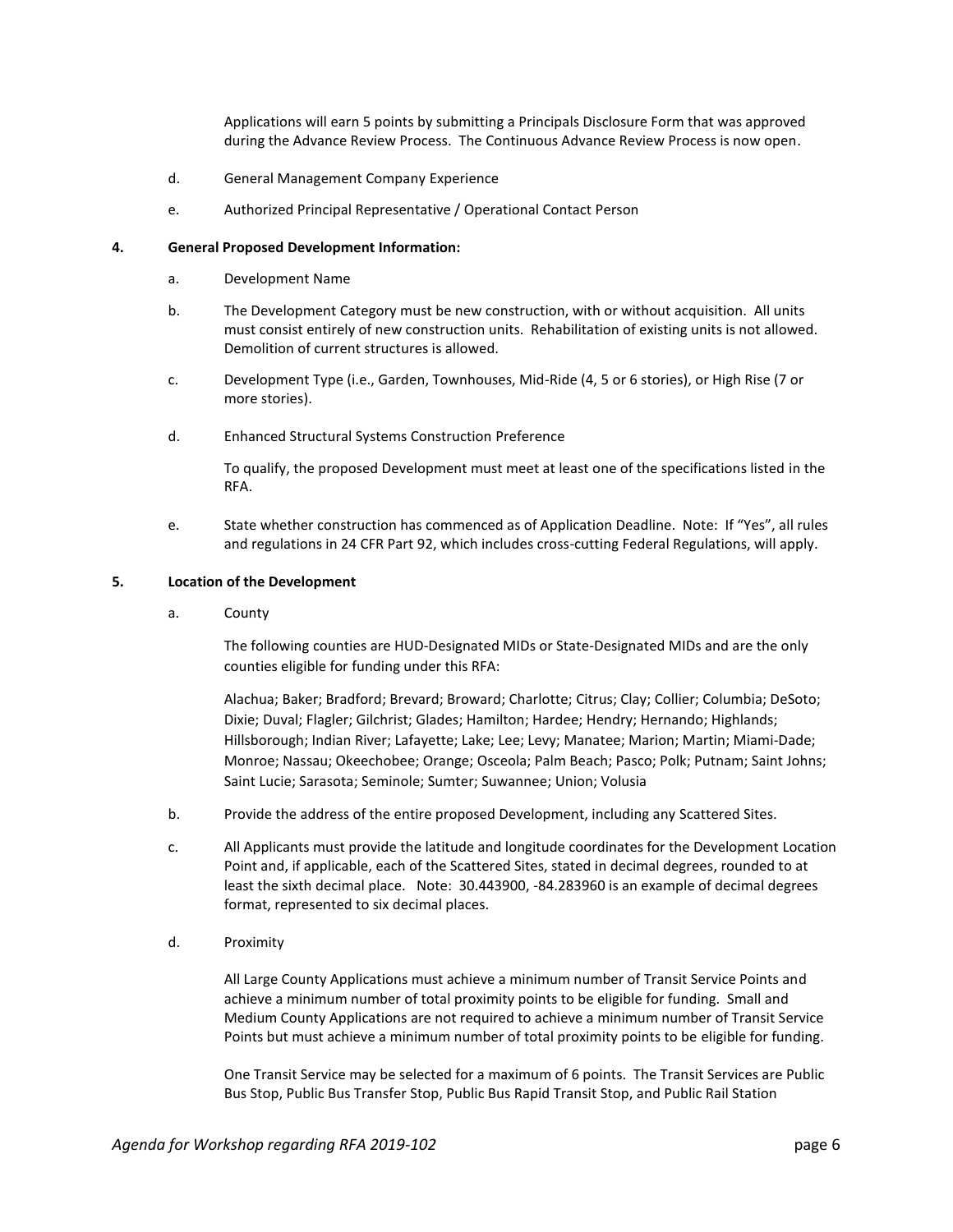Up to three Community Services may be selected for a maximum of 4 points each. The Community Services are Grocery Store, Public School, Medical Facility, and Pharmacy.

Note: Although in other RFAs the option of Pharmacy has only been an option for those that commit to the Elderly Demographic, Pharmacy is an option to all Applicants in this RFA. Additionally, the definition of Grocery Store has been updated as follows:

A retail food store consisting of 4,500 square feet or more of contiguous air-conditioned space available to the public, that has been issued a food permit, current and in force as of the dates outlined below, issued by the Florida Department of Agriculture and Consumer Service (FDACS) which designates the store as a Grocery Store or Supermarket within the meaning of those terms for purposes of FDACS-issued food permits.

Additionally, it must have been open and available for use by the general public since a date that is 6 months prior to the Application Deadline with the exception of any of the following, which must be in existence and available for use by the general public as of the Application Deadline:

Albertson's, Aldi, Bravo Supermarkets, BJ's Wholesale Club, Costco Wholesale, EarthFare, Food Lion, Fresh Market, Harvey's, Milam's Markets, Piggly Wiggly, Presidente, Publix, Sam's Club, Sav – A – Lot, Sedano's, SuperTarget, Trader Joe's, Walmart Neighborhood Market, Walmart Supercenter, Whole Foods, Winn-Dixie

| Location of<br>Proposed<br>Development | <b>Required Minimum</b><br><b>Transit Service</b><br>Points if Eligible for<br>PHA or RD<br><b>Proximity Point</b><br><b>Boost</b> | <b>Required Minimum</b><br><b>Transit Service</b><br><b>Points if NOT</b><br><b>Eligible for PHA or</b><br><b>RD Proximity Point</b><br><b>Boost</b> | <b>Required Minimum</b><br><b>Total Proximity</b><br><b>Points that Must be</b><br><b>Achieved to be</b><br>eligible for funding | <b>Minimum Total</b><br><b>Proximity Points that</b><br>Must be Achieved to<br><b>Receive the Proximity</b><br><b>Funding Preference</b> |
|----------------------------------------|------------------------------------------------------------------------------------------------------------------------------------|------------------------------------------------------------------------------------------------------------------------------------------------------|----------------------------------------------------------------------------------------------------------------------------------|------------------------------------------------------------------------------------------------------------------------------------------|
| Large County                           | 1.5                                                                                                                                | 2                                                                                                                                                    | 10.5                                                                                                                             | 12.5                                                                                                                                     |
| Medium<br>County                       | N/A                                                                                                                                | N/A                                                                                                                                                  |                                                                                                                                  | 9                                                                                                                                        |
| <b>Small County</b>                    | N/A                                                                                                                                | N/A                                                                                                                                                  | 4                                                                                                                                | 6                                                                                                                                        |

#### **6. Buildings and Number of Units**

- a. Number of units must be provided. All proposed Developments must consist of a minimum of 30 total units. There is no maximum number of units.
- b. Set-Aside Commitments
	- (1) Minimum Set-Aside Commitments per Section 42 of the IRC

Per Section 42 of the IRC, the Applicant must elect one of the following minimum setaside commitments:

- 20% of the units at 50% or less of the Area Median Income (AMI)
- 40% of the units at 60% or less of the AMI
- Average Income Test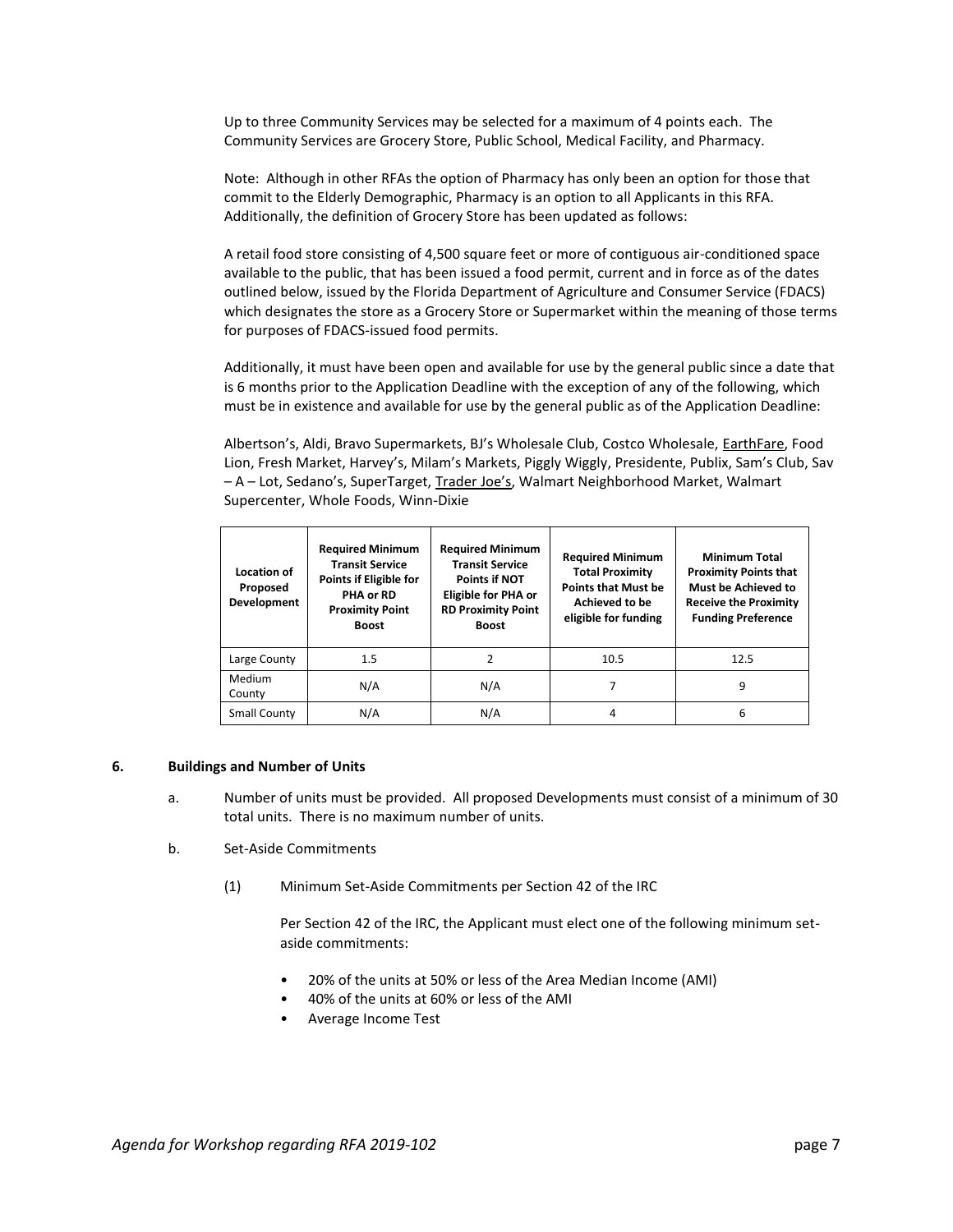(2) Total Income Set-Aside Units

## **Language has been clarified in the RFA to say the following:**

The Applicant must commit to set aside 100 percent of the total units at or below 80 percent Area Median Income (AMI). The exact breakdown for each Minimum Set-Aside Commitments per Section 42 of the IRC is as follows:

- (a) If the Applicant elects the minimum HC set-aside commitment of 20% at 50% AMI, the Applicant's total set-aside commitments will be as outlined below:
	- 20 percent of the total units, rounded up to the next whole unit, must be set aside as Housing Credit Set-Aside Units at or below 50 percent of the AMI as the Applicant's minimum IRC HC Set-Aside;
	- 10 percent of the total units, rounded up to the next whole unit, must be set aside as Housing Credit Set-Aside Units at the ELI AMI level for the appropriate county; and
	- The remaining units must be set aside as Workforce Housing Set-Aside Units at or below 80 percent AMI.
- (b) If the Applicant elects the minimum HC set-aside commitment of 40% at 60% AMI, the Applicant's total set-aside commitments will be as outlined below:
	- 40 percent of the total units, rounded up to the next whole unit must be set aside as Housing Credit Set-Aside Units at or below 60 percent of the AMI as the Applicant's Minimum IRC HC Set-Aside;
	- 10 percent of the total units, rounded up to the next whole unit, must be set aside as Housing Credit Set-Aside Units at the ELI AMI level for the appropriate county; and
	- **The remaining units must be set aside as Workforce Housing Set-Aside** Units at or below 80 percent AMI.
- (c) If the Applicant selects the Average Income Test, the Applicant's total set-aside commitments will be as outlined below:
	- 40 percent of the total units, rounded up to the next whole unit must be set aside as Housing Credit Set-Aside Units at or below 60 percent of the AMI as the Applicant's Minimum IRC HC Set-Aside;
	- 15 percent of the total units, rounded up to the next whole unit, must be set aside as Housing Credit Set-Aside Units at the ELI AMI level for the appropriate county; and
	- The remaining units must be set aside as Joint Housing Credit/Workforce Set-Aside Units at or below 80 percent AMI.

Joint Housing Credit/Workforce Set-Aside units can be used for the Average Income Test calculation if the average AMI of all Housing Credit Set-Aside Units plus all Joint Housing Credit/Workforce Set-Aside Units is no higher than 60 Percent.

(4) Link units for Persons with Special Needs

All Developments must commit to set-aside 50 percent of the ELI Set-Aside units as Link Units for Persons with Special Needs.

d. Number of residential buildings must be provided.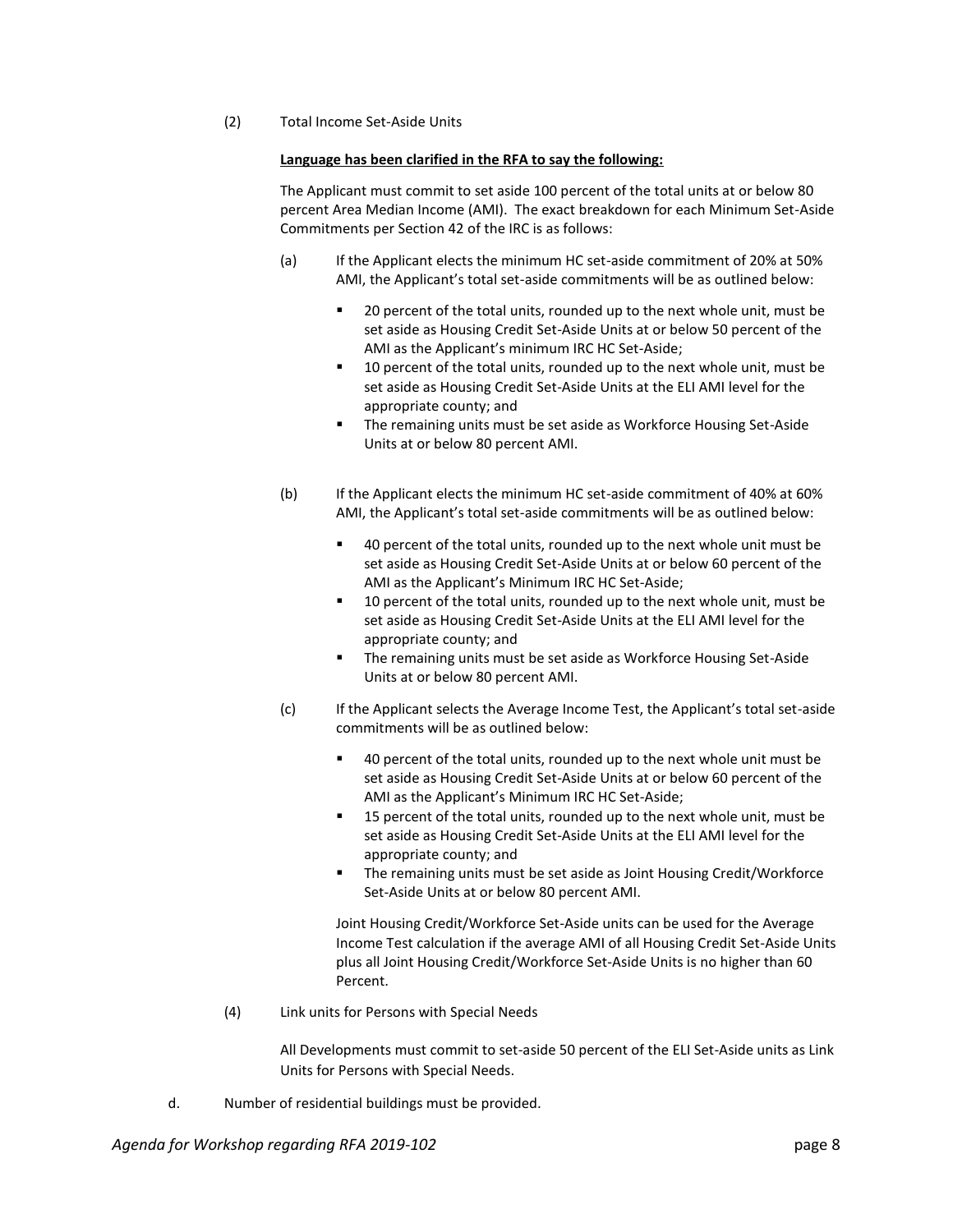## e. Compliance Period

The Compliance Period committed to in this section includes the units set aside for the Demographic Commitments made in this RFA, which includes the commitments for Link Units and ELI Households. An annual compliance monitoring fee will be charged for the first 50 years.

The HUD affordability period requires units to be set aside for 20 years. Priority I Applications must remain affordable into Perpetuity. The Corporation is adding 30 years of an extended affordability period to the HUD affordability period for Priority II and III Applications, for a total affordability period of 50 years for Priority II and III Application.

## **7. Readiness to Proceed**

a. Site Control

## **Priority I Applications seeking Land Acquisition Program Funding Requirements**

The land must be affordable into Perpetuity. Note: There is no guarantee of funding, even for Applicants that are selected for funding. To be eligible for funding, other conditions such as an environmental review and approval during credit underwriting, must be met.

Applicants must demonstrate site control as of Application Deadline by providing the properly executed Site Control Certification form (Form Rev. 08-18). Attached to the form must be documents that meet the conditions outlined below:

- (1) The Site Control documentation must include an eligible contract. An eligible contract must meet all of the following conditions:
	- (a) It must have a term that does not expire before a date that is 6 months after the Application Deadline or that contains extension options exercisable by the purchaser and conditioned solely upon payment of additional monies which, if exercised, would extend the term to a date that is not earlier than a date that is 6 months after to the Application Deadline;
	- (b) It must specifically state that the buyer's remedy for default on the part of the seller includes or is specific performance;
	- (c) The purchase price must be included;
	- (d) The buyer must be the Local Government, Public Housing Authority, Land Authority, or Community Land Trust (designated "Land Owner"); and
	- (e) The owner of the subject property must be the seller, or is a party to one or more intermediate contracts, agreements, assignments, options, or conveyances between or among the owner, the Applicant, or other parties, that have the effect of assigning the owner's right to sell the property to the seller. Any intermediate contract must meet the criteria for an eligible contract in (a) through (d) above.
- (2) The Site Control documentation must include an appraisal demonstrating that the appraised value of the land meets or exceeds the purchase price;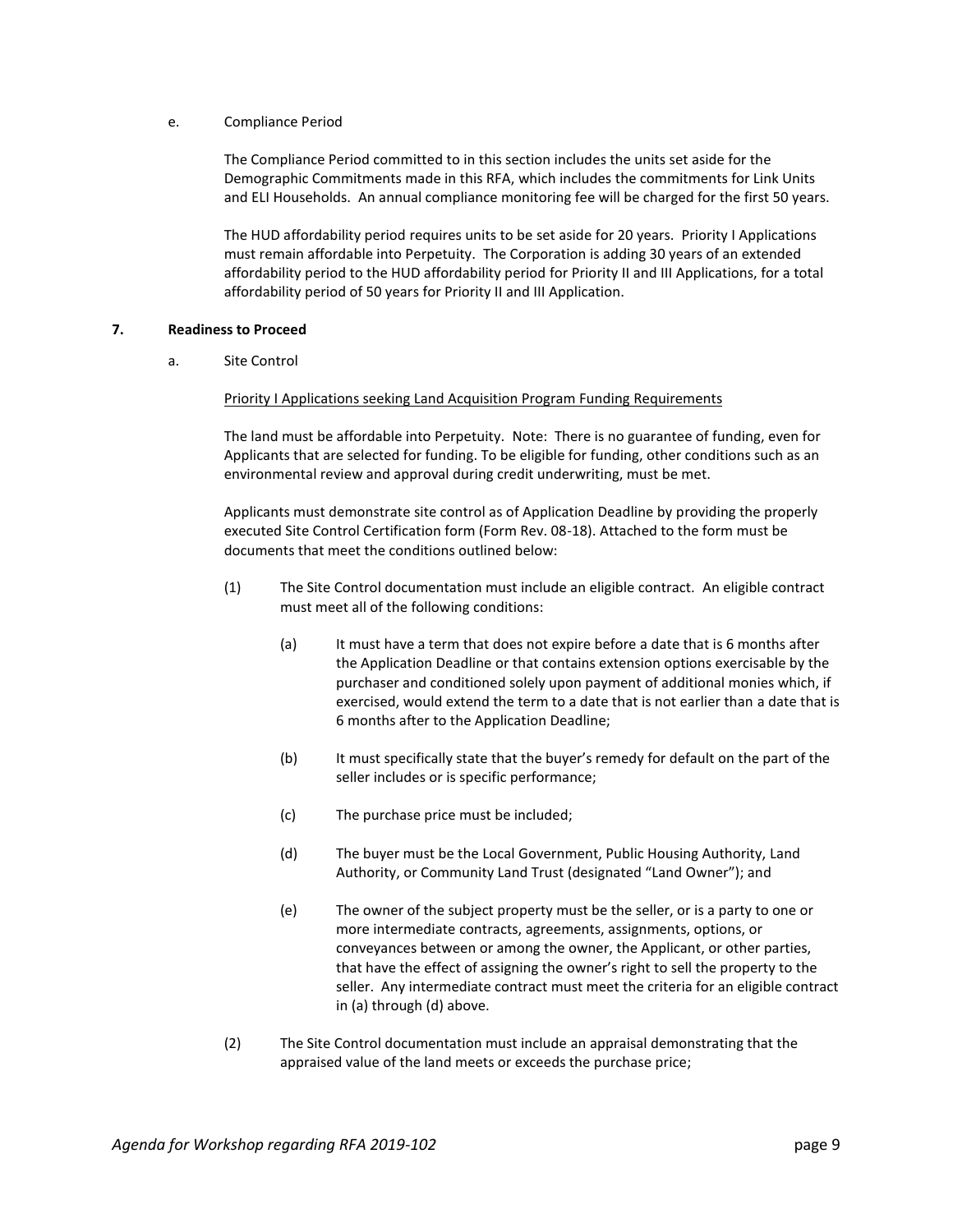(3) For Applicants that are a Single Purpose Legal Entity, include a lease between the Applicant and Land Owner. The lease payments must equal \$10 a year or less\*. The lease must have an unexpired term of at least 50 years after the Application Deadline.

## Priority I Applications that are not seeking Land Acquisition Program Funding

The land must be affordable into Perpetuity. Applicants must demonstrate site control as of Application Deadline by providing the properly executed Site Control Certification form (Form Rev. 08-18). Attached to the form must be documents that meet the conditions outlined below:

- (1) If purchasing the land, the Site Control documentation must include an eligible contract that meets all of the following conditions:
	- (a) It must have a term that does not expire before a date that is 6 months after to the Application Deadline or that contains extension options exercisable by the purchaser and conditioned solely upon payment of additional monies which, if exercised, would extend the term to a date that is not earlier than a date that is 6 months after to the Application Deadline;
	- (b) It must specifically state that the buyer's remedy for default on the part of the seller includes or is specific performance;
	- (c) The Local Government, Public Housing Authority, Land Authority, or Community Land Trust (designated "Land Owner") must be the buyer; and
	- (d) The owner of the subject property must be the seller, or is a party to one or more intermediate contracts, agreements, assignments, options, or conveyances between or among the owner, the Applicant, or other parties, that have the effect of assigning the owner's right to sell the property to the seller. Any intermediate contract must meet the criteria for an eligible contract in (a) through (c) above.
- (2) If the Local Government, Public Housing Authority, Land Authority, or Community Land Trust already owns the land, the Site Control documentation must include a Deed or Certificate of Title. The deed or certificate of title (in the event the property was acquired through foreclosure) must be recorded in Monroe County and show the Applicant as the sole Grantee.
- (3) For Applicants that are a Single Purpose Legal Entity, include a lease between the Applicant and Land Owner.. The lease payments must equal \$10 a year or less\*. The lease must have an unexpired term of at least 50 years after the Application Deadline.

## *\*Question for discussion: Is \$10 a year or less the appropriate amount for lease payments for Priority I Applications?*

## Priority II and III Applications

- (1) If the Applicant is purchasing the land, the Site Control documentation must include an eligible contract must meet all of the following conditions:
	- (a) It must have a term that does not expire before a date that is 6 months after to the Application Deadline or that contains extension options exercisable by the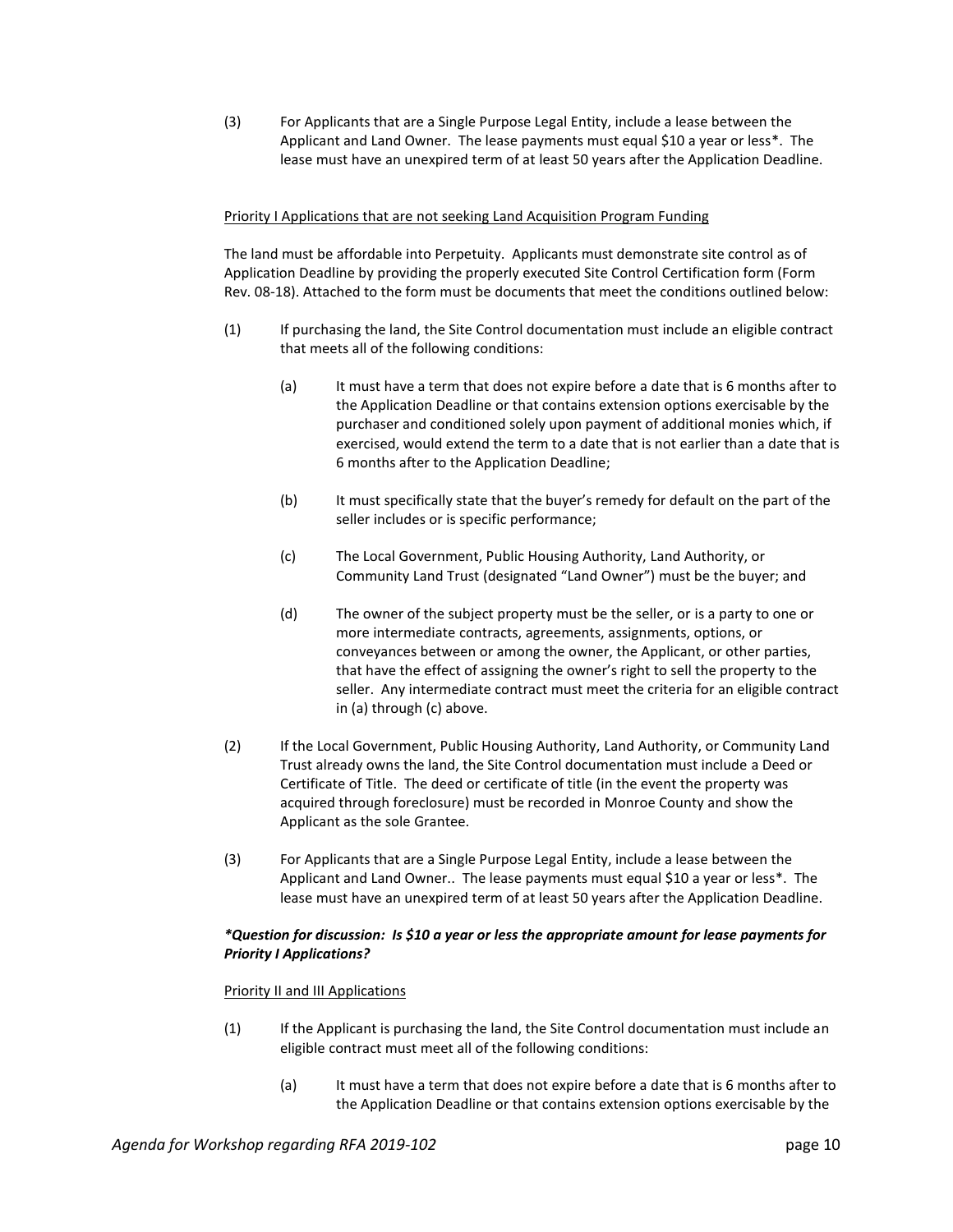purchaser and conditioned solely upon payment of additional monies which, if exercised, would extend the term to a date that is not earlier than a date that is 6 months after to the Application Deadline;

- (b) It must specifically state that the buyer's remedy for default on the part of the seller includes or is specific performance;
- (c) The Applicant must be the buyer unless there is an assignment of the eligible contract, signed by the assignor and the assignee, which assigns all of the buyer's rights, title and interests in the eligible contract to the Applicant; and
- (d) The owner of the subject property must be the seller, or is a party to one or more intermediate contracts, agreements, assignments, options, or conveyances between or among the owner, the Applicant, or other parties, that have the effect of assigning the owner's right to sell the property to the seller. Any intermediate contract must meet the criteria for an eligible contract in (a) through (c) above.
- (2) If the Applicant already owns the land, the Site Control documentation must include a Deed or Certificate of Title. The deed or certificate of title (in the event the property was acquired through foreclosure) must be recorded in Monroe County and show the Applicant as the sole Grantee.
- (3) If the Applicant is leasing the land, the Site Control documentation must include a Lease. The lease must have an unexpired term of at least 50 years after the Application Deadline and the lessee must be the Applicant. The owner of the subject property must be a party to the lease, or a party to one or more intermediate leases, subleases, agreements, or assignments, between or among the owner, the Applicant, or other parties, that have the effect of assigning the owner's right to lease the property for at least 50 years to the lessee.
- b. Ability to Proceed

The new Ability to Proceed forms are provided on the Corporation's Website http://www.floridahousing.org/programs/developers-multifamilyprograms/competitive/2019/2019-102/forms-related-to-rfa-2019-102 (also accessible by clicking [here\)](http://www.floridahousing.org/programs/developers-multifamily-programs/competitive/2019/2019-102/forms-related-to-rfa-2019-102).

## **7. Uniform Relocation Act**

## **8. Required Design and Construction Features**

- a. Federal Requirements and State Building Code Requirements
- b. Required general features
- c. Accessibility, Adaptability, Universal Design and Visitability Features
- d. Required Green Building Certification Features

\* After the June 13, 2019 workshop, Enterprise Green Communities has been added as an option. The language now says: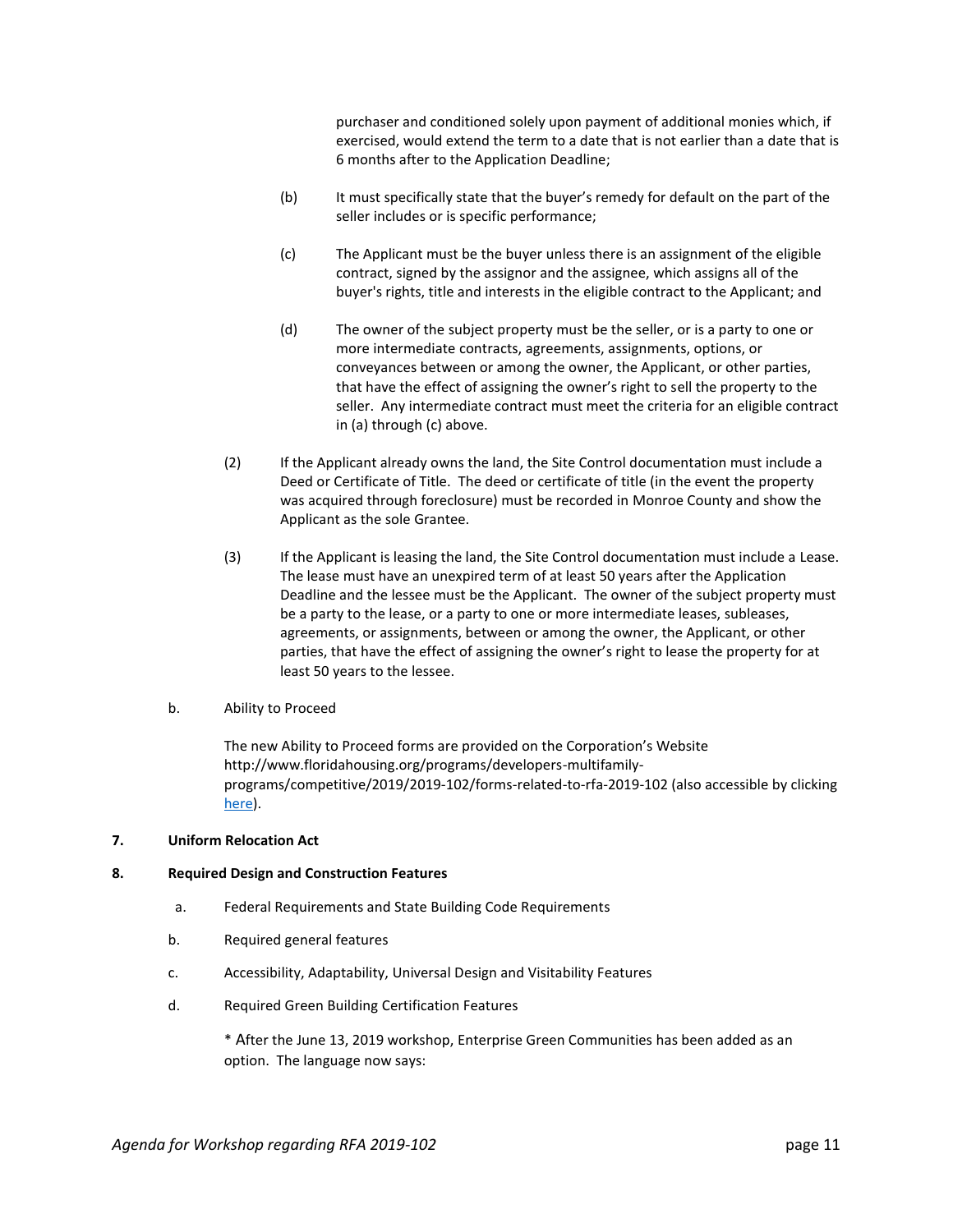Proposed Developments must achieve one of the following Green Building Certification programs: Leadership in Energy and Environmental Design (LEED); Florida Green Building Coalition (FGBC); Enterprise Green Communities; or ICC 700 National Green Building Standard (NGBS).

A question has also been added to Exhibit A that asks which certification program will be achieved.

## **9. Resident Programs**

At least two of the following resident programs must be selected: After School Program for Children, Literacy Training, Employment Assistance Program, Family Support Coordinator, Financial Management Program, or Homeownership Opportunity.

## **10. Funding**

The CDBG-DR loan shall be non-amortizing and forgivable after 20 years. The loan subject to the program requirements, credit underwriting, and loan terms and conditions outlined the RFA.

a. Funding Available

Estimated total CDBG-DR funding amount of \$98,000,000, to be divided as follows:

Up to an estimated \$88,000,000 in Development Funding (All Applications)

Development Funding can be used for all aspects of creating affordable housing, including land acquisition, whether the Application qualifies as a Priority I, II or III Application. Each Application is eligible for the lesser of \$8,000,000 or the applicable Total Maximum Per Unit CDBG-DR Rental FHFC Subsidy Limit for the applicable county.

|                                                                                                                                                                                                                                                                                                                                                                                    | <b>HUD Subsidy Limit</b> |           |           |           |           |
|------------------------------------------------------------------------------------------------------------------------------------------------------------------------------------------------------------------------------------------------------------------------------------------------------------------------------------------------------------------------------------|--------------------------|-----------|-----------|-----------|-----------|
| County                                                                                                                                                                                                                                                                                                                                                                             | 0 Bedroom                | 1 Bedroom | 2 Bedroom | 3 Bedroom | 4 Bedroom |
| Alachua, Dixie, Gilchrist, Hamilton,<br>Lafayette, Levy, Marion, Putnam,<br>Suwannee                                                                                                                                                                                                                                                                                               | \$139,149                | \$158,368 | \$192,575 | \$249,130 | \$266,417 |
| Baker, Bradford, Brevard, Broward,<br>Charlotte, Citrus, Clay, Collier, Columbia,<br>DeSoto, Duval, Flagler, Glades, Hardee,<br>Hendry, Hernando, Highlands,<br>Hillsborough, Indian River, Lake, Lee,<br>Manatee, Martin, Miami-Dade, Nassau,<br>Okeechobee, Orange, Osceola, Palm Beach,<br>Pasco, Polk, Saint Johns, Saint Lucie,<br>Sarasota, Seminole, Sumter, Union, Volusia | \$141.088                | \$161.738 | \$196.672 | \$254,431 | \$272,085 |

• Up to an estimated \$10,000,000 in Land Acquisition Program Funding (Priority I Applications only)

Recognizing that additional funding may be necessary to make Developments viable due to the scarcity and cost of land, Priority I Applicants may request up to \$5,000,000, in addition to the requested Development Funding, to assist with land acquisition costs.

b. Tax-Exempt Bonds: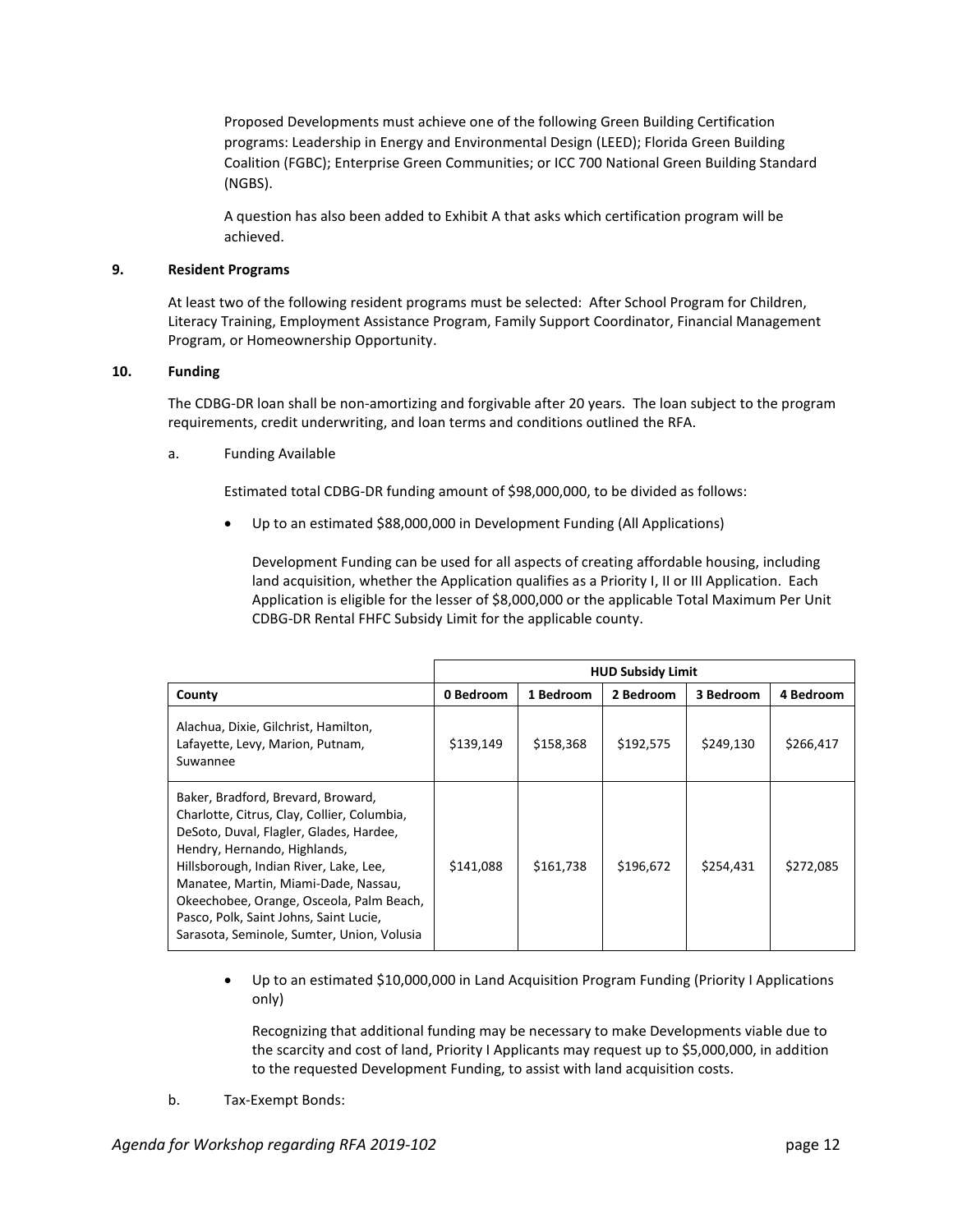- (1) Corporation-issued MMRB; or
- (2) Non-Corporation-issued Tax-Exempt Bonds (i.e., bonds obtained through a Public Housing Authority (established under Chapter 421, F.S.)), a County Housing Finance Authority (established pursuant to Section 159.604, F.S.), or a Local Government.
- c. Non-Competitive 4% HC.
- d. Additional funding sources must be demonstrated if Applicant's total development cost per unit exceeds the CDBG-DR maximum subsidy limit, tax-exempt bonds, and Non-Competitive 4% HC sources.
- e. Developer Fee for this RFA is based on 18% of Development Cost.

## **11. Ranking and Funding Selection:**

- a. Eligibility Requirements
- b. Sorting Order

First, by the Enhanced Structural Systems Construction Preference;

Next, by the Federal Funding Experience Preference;

Next, by the Proximity Funding Preference;

Next, by the Application's CDBG-DR Development Funding Request Amount per Set-Aside;

Next, by the Application's eligibility for the Florida Job Creation Preference; and

Finally, by the Application's lottery number.

c. Funding Test

Priority I Applications will only be funded if there is enough Development Funding and, if requested, Land Acquisition Program Funding to fully fund the Application. If the Land Acquisition Program Funding is depleted and eligible Priority I Applications remain, Priority I Applications may be fully funded from Development Program Funding, if (i) the total request in funding is \$8 million or less, and (ii) enough funding remains in the Development Program Funding to fully fund the Application.

Priority II or III Applications will only be funded if there is enough Development Funding to fully fund the Application; however, the amount of funding awarded to Priority III Applications will not exceed 20% of the total amount of CDBG-DR available for this RFA.

d. Land Owner Award Tally (Priority I Applications only)

As each Application is selected for tentative funding, the Land Owner submitting the Application will be located will have one Application credited toward the Land Owner Award Tally.

When selecting Priority I Applications, the Corporation will prioritize eligible unfunded Priority I Applications that meet the Funding Test and are from Land Owners that have the lowest applicable Land Owner Award Tally above other eligible unfunded Priority I Applications with a higher Land Owner Award Tally that also meet the Funding Test, even if the Applications with a higher Land Owner Award Tally are higher ranked Priority I Applications. If there are multiple eligible unfunded Applications that have the lowest Land Owner Award Tally, the Corporation will select the highest ranking Priority I Application among them for funding.

This procedure will be applied when selecting Priority I Applications.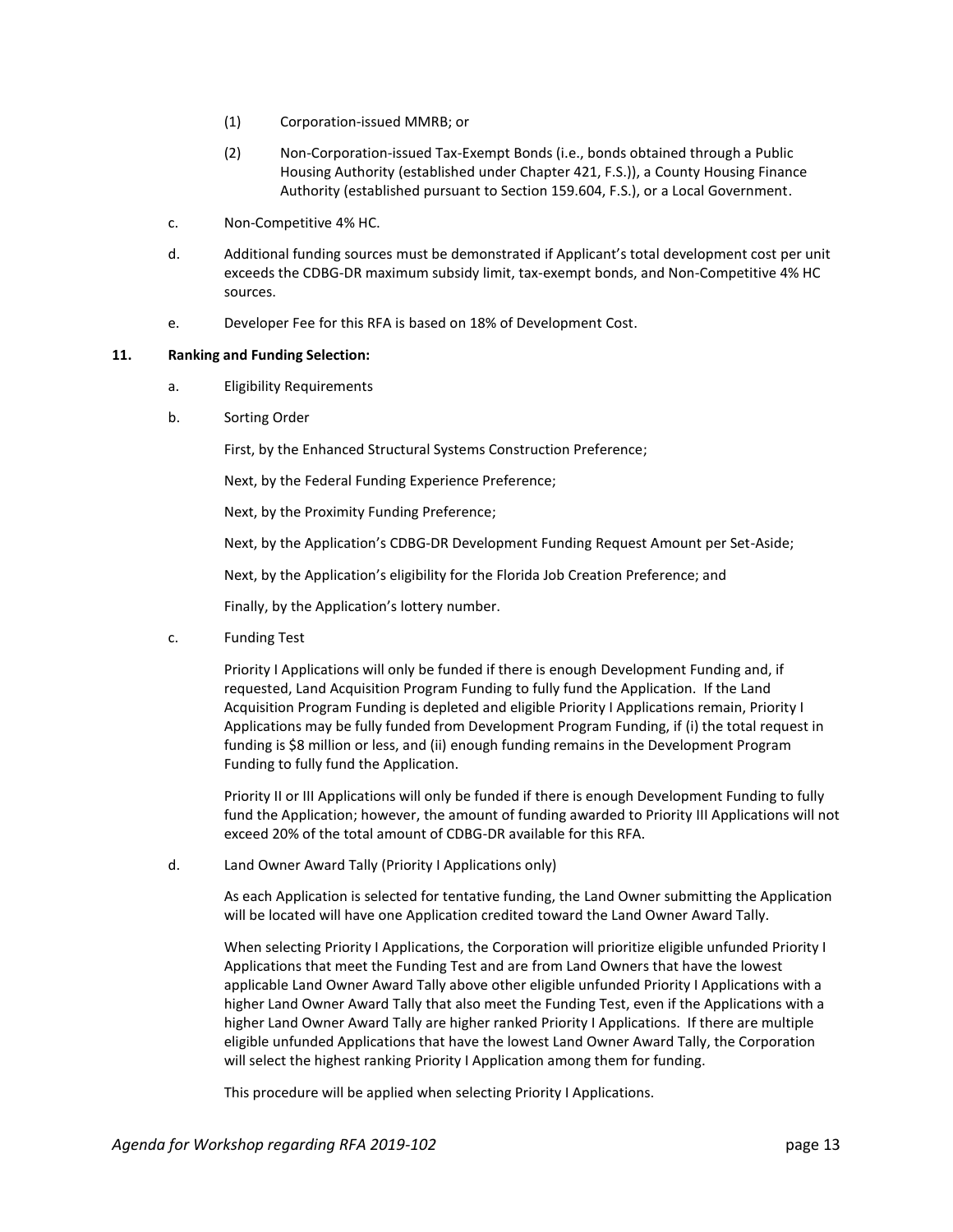## e. County Award Tally

As each Application is selected for tentative funding, the county where the proposed Development is located will have one Application credited towards the County Award Tally. The Corporation will prioritize eligible unfunded Applications that meet the Funding Test and are located within counties that have the lowest County Award Tally above other eligible unfunded Applications with a higher County Award Tally that also meet the Funding Test, even if the Applications with a higher County Award Tally are higher ranked.

## f. Selection Process

After Applications are sorted, funding selection will proceed. The highest ranked Priority I Applications will be selected first, subject to the Funding Test and Jurisdiction Award Tally. As each Priority I Application is selected for funding, the CDBG-DR Request Amount will be deducted from both the Development Funding Amount and, if requested, the Land Acquisition Program Funding.

If the Land Acquisition Program Funding is depleted and eligible Priority I Applications remain, Priority I Applications may be fully funded from Development Program Funding, if (i) the total request in funding is \$8 million or less, and (ii) enough funding remains in the Development Program Funding to fully fund the Application.

If Land Acquisition Program Funding remains and there are no eligible Priority I Applications that can be fully funded, the Land Acquisition Program Funding will be distributed as approved by the Florida Housing Board of Directors and the Florida Department of Economic Opportunity. The Land Acquisition Program Funding will not be used to fund Priority II or III Applications.

If Development Funding remains, but there are no eligible Priority I Applications that can be fully funded, the process will be repeated with the highest-ranking Priority II Applications until there are no Priority II Applications that can be fully funded.

If Development Funding remains, and no Priority II Applications can be fully funded, then the process will be repeated with the highest-ranking Priority III Applications. Then no further Applications will be selected for funding and the remaining funding will be distributed as approved by the Board.

## **12. Other sections of RFA**

**Item 1 of Exhibit C** – provides additional information regarding Total Development Cost per Unit Limitation calculation

**Item 2 of Exhibit C** – provides additional information regarding the Florida Job Creation Preference calculation

**Item 3 of Exhibit C** – provides a list of fees

**Item 4 and 5 of Exhibit C** – provides additional requirements including those specific to the CDBG-DR funding

**Exhibit D** - contains a timeline listing due dates for information to be provided to the Corporation or to the credit underwriter after the Applicant receives the invitation to credit underwriting.

**Exhibit E** - Additional requirements for the Link Units for Persons with Special Needs

**Exhibit F** – provides the Credit Underwriting Procedures specific to the CDBG-DR funding. Rule 67-21, F.A.C. provides information regarding the housing credits and Corporation-issued MMRB.